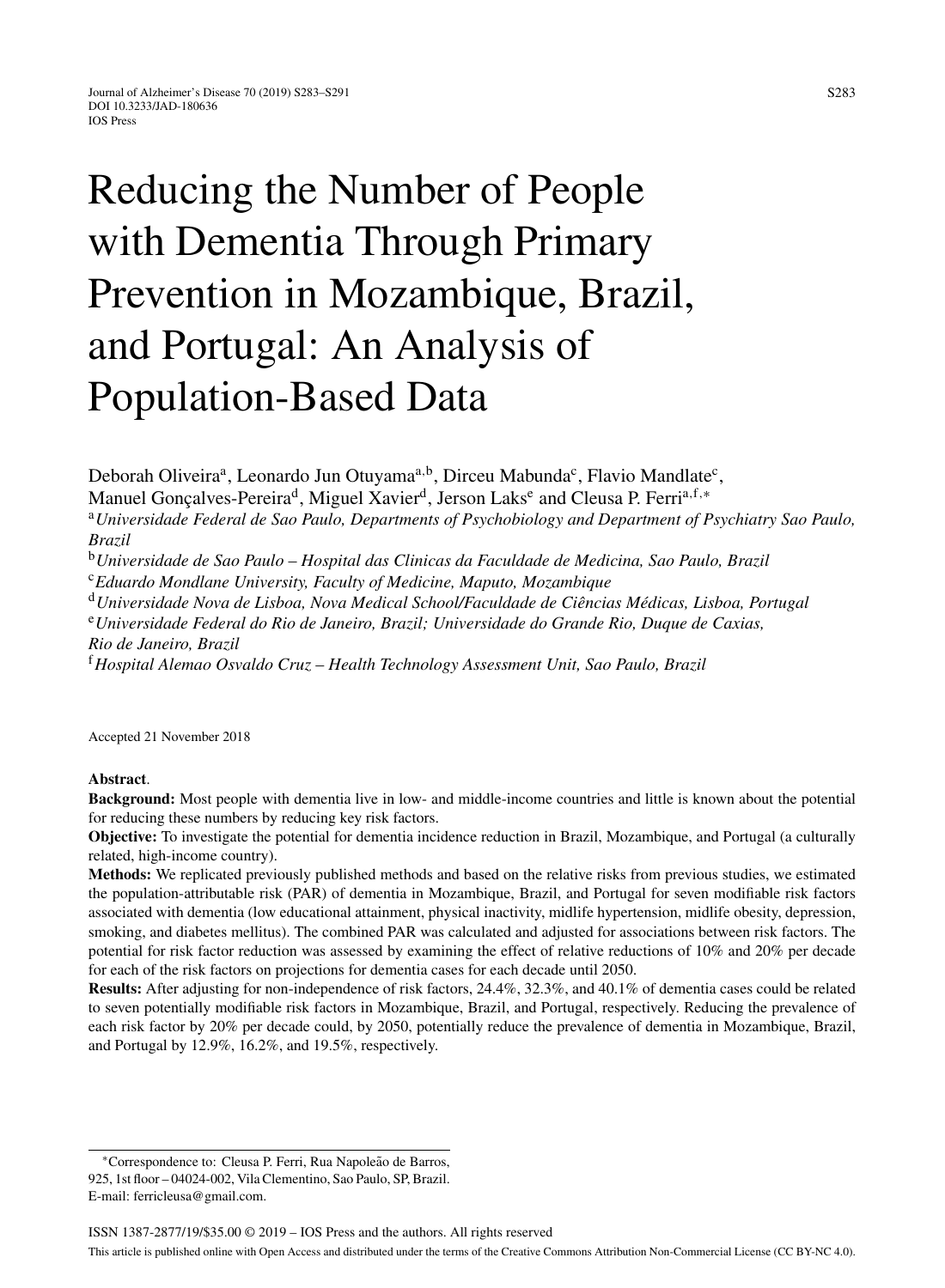**Conclusion:** There is a substantial difference between the countries in the percentage of dementia cases that could be attributable to the seven potentially modifiable risk factors. The proportion of cases that could be prevented by 2050 if measures were taken to address these main risk factors was higher in Portugal than in Brazil and Mozambique. Each country or region should consider their unique risk factor profile when developing dementia risk reduction programs.

Keywords: Alzheimer's disease, dementia, low- and middle-income countries, prevention, risk reduction

## **INTRODUCTION**

The number of people living with dementia is increasing rapidly worldwide. It has been estimated that around 50 million people had dementia in 2017, and this number is expected to reach 131.5 million in 2050 [1]. About 58% of these individuals are living in low- and middle-income countries (LMICs) and this is expected to rise to 68% by 2050. Attempts to stop its progression or cure dementia have so far failed, meaning that delaying the disease onset is currently the only way to reduce the number of people affected by this set of conditions in the near future [2].

Around a third of dementia cases may be attributable to potentially modifiable risk factors and the incidence of the disease might be reduced by targeting these. The most important are cardiovascular related risk factors (e.g., physical inactivity, smoking, midlife hypertension, midlife obesity, and diabetes), education level, and depression [2, 3]. Delaying the onset of dementia by one year is likely to reduce the prevalence of dementia by 11% by 2050. If the incidence could be delayed by five years, the total number of people living with dementia could be halved by 2050 [4]. However, the common risk factors for dementia have been established based on data from high-income countries [2], and it is unclear which factors will have an effect on dementia prevalence in LMICs. These countries have different demographic and epidemiological profiles, which might have important implications for the effectiveness of preventive actions.

Brazil, Mozambique, and Portugal are three Lusophone countries that have markedly different demographic, epidemiological, and economic conditions. Brazil is a middle-income country with a life expectancy of almost 75 years of age and with an older population (over 65) of around 12% [5]. Life expectancy in Brazil will reach 82 years of age by 2050, when 29% of the population will be aged over 65. Mozambique, on the other hand, is a low-income country with a life expectancy of 56 years of age and an older population (over 65) of around 5% [6]. Their life expectancy is expected to increase to 69 by

2050, when the proportion of older people will reach 6%. Portugal is a high-income country that has a life expectancy of 82 years of age and 27% are aged over 65. By 2050, these figures are expected to increase to 87 and 41%, respectively [7].

Understanding the relationship between the prevalence of risk factors and dementia prevalence in LMICs countries is important to inform public policy and take cost-effective steps to help reduce the high prevalence of this condition in the future and the consequent financial burden imposed on such countries. The prevalence of several communicable diseases, such as malaria and HIV, is still high in many LMICs and so their public health priorities may be quite different to those of the high-income countries. It is important to know the probable impact of measures to address dementia risk factors in order to develop the most effective policies and strategies for each context. This study therefore aimed to investigate the potential for dementia incidence reduction in Brazil, Mozambique, and Portugal by using existing data to estimate the population-attributable risk (PAR) of dementia for seven potentially modifiable risk factors in each of these countries.

# **METHODS**

We replicated the methodology of Barnes and Yaffe [8] and Norton et al. [2] for our estimates and the same seven main risk factors, which were based on a systematic review and meta-analyses of the most prevalent modifiable risk factors for Alzheimer's disease. Although the study considered only the modifiable risk factors for Alzheimer's disease while we in our study consider the prevalence of dementia in general, it is generally accepted that the seven risk factors can be applied to the most common forms of dementia in the older populations as they are mixed in nature [3]. We selected Mozambique, Brazil, and Portugal for our estimates, to reflect low, middle, and high-income countries that are culturally related. The prevalence of each of the seven risk factors in Brazil, Mozambique, and Portugal were taken from various population-derived sources, including the National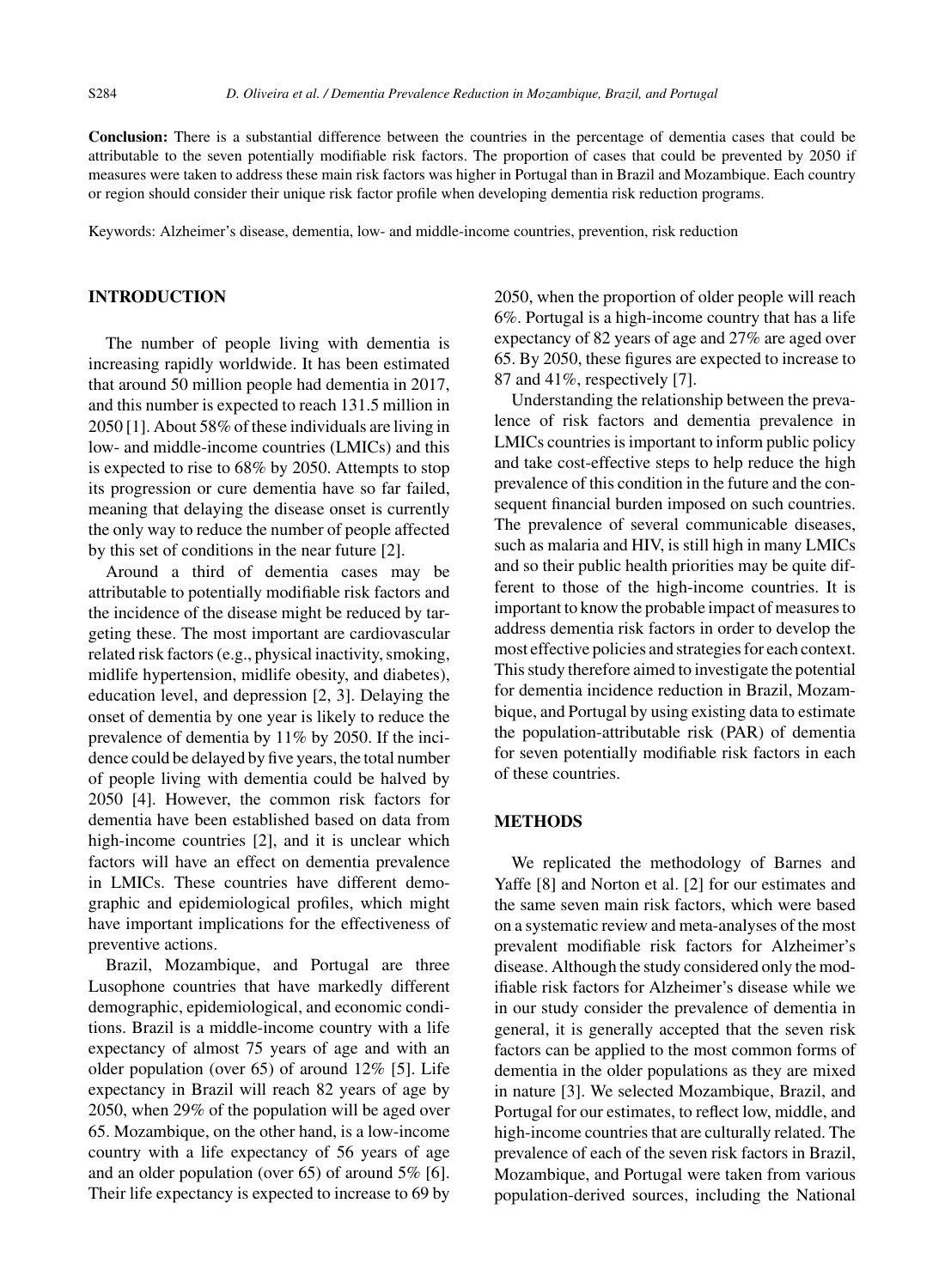| <b>Risk Factor</b>  | Definition used                                                                                                                                                                      | Relative risk<br>$(95\% \text{ CI})$ | Communality |
|---------------------|--------------------------------------------------------------------------------------------------------------------------------------------------------------------------------------|--------------------------------------|-------------|
| Diabetes mellitus   | Adult prevalence of diagnosed diabetes<br>mellitus between the ages of 20 years<br>and 79 years                                                                                      | $1.46(1.20-1.77)$                    | 50.9%       |
| Midlife             | Adult midlife prevalence of hypertension                                                                                                                                             | $1.61(1.16-2.24)$                    | 65.0%       |
| hypertension        | between the ages of 35 years and<br>64 years                                                                                                                                         |                                      |             |
| Midlife obesity     | Adult midlife prevalence of body-mass<br>index greater than 30 $\text{kg/m}^2$ between<br>the ages of 35 years and 64 years                                                          | $1.60(1.34 - 1.92)$                  | 43.7%       |
| Physical inactivity | Proportion of adults who do not do either<br>20 min of vigorous activity on 3 or<br>more days or 30 min of moderate<br>activity on 5 or more days per week                           | $1.82(1.19-2.78)$                    | 49.0%       |
| Depression          | Lifetime prevalence of major depressive<br>disorder using Diagnostic and<br><b>Statistical Manual of Mental Disorders</b><br>or International Classification of<br>Diseases criteria | $1.65(1.42 - 1.92)$                  | 37.4%       |
| Smoking             | The proportion of adult smokers                                                                                                                                                      | $1.59(1.15-2.20)$                    | 58.1%       |
| Low educational     | The proportion of adults with an                                                                                                                                                     | $1.59(1.35-1.86)$                    | 45.6%       |
| attainment          | International Standard Classification<br>of Education 15 level of 2 or less<br>(pre-primary, primary, and lower<br>secondary education)                                              |                                      |             |

Table 1 Communality of dementia risk factors, their definition and relative risk for dementia

Based on Norton et al. [2].

Sample Household Survey (PNAD) and the National Health Survey (PNAS) in Brazil [5], as well as published epidemiological studies from Mozambique  $[9-14]$  and Portugal  $[7, 15-19]$ . Table 1 lists the investigated risk factors, their relative risks and shared variance.

#### *Statistical analysis*

To estimate the proportion of cases of dementia that can be attributable to each risk factor, we calculated the PAR based on previous publications [8, 19]. Using the same methods as Barnes and Yaffe [8] and Norton et al. [2], the PAR for each of the risk factors was calculated using the formula presented in (a), and then combined to obtain the PAR<sub>combined</sub>, using the formula in (b), which shows the proportion of cases of dementia attributable to the seven risk factors. However, the PAR<sub>combined</sub> formula assumes the independence of each risk factor. This is not representative for people with dementia, since one individual may present with more than one risk factor at the same time (e.g., hypertension and diabetes mellitus). To account for the non-independence of the risk factors, the PARAdjustedCombined formula (c) weights the PAR for each risk factor by using communality [2].

(a) PAR = (prevalence of risk factor  $\times$  (RR – 1)) / (1 + prevalence of risk factor  $\times$  (RR – 1)) (b) PAR<sub>combined</sub> =  $1 - \Pi$  1 – PAR, where  $\Pi$  implies subtraction of one minus the risk factor, and then multiply each of the results

(c) PAR<sub>AdjustedCombined</sub> =  $1 - \Pi$  1 – (w × PAR), where the weight (w) was computed using the estimate of 1 minus the proportion of the variance shared with the other risk factors, which is the communality.

The communalities were obtained via principal components analysis of the inter-risk-factor tetrachoric correlation matrix of data derived from data of surveys containing measurements for each risk factor. In our analysis, we used the same communality scores from Norton et al. [2]. The total number of dementia cases was obtained through multiplying the total number of persons aged 65 years old or above (numbers available in<http://www.worldometers.info>) by the prevalence of dementia in each country: 3.5% in Mozambique, 7.0% in Brazil, and 9.2% in Portugal [1, 20, 21]. The number of dementia cases attributable to each risk factor was then estimated by multiplying the PAR estimates by the present number of dementia cases in each country. To estimate the potential reduction of dementia cases in the future by reducing the prevalence of risk factors, we calculated a 10% or 20% reduction of the relative prevalence of each risk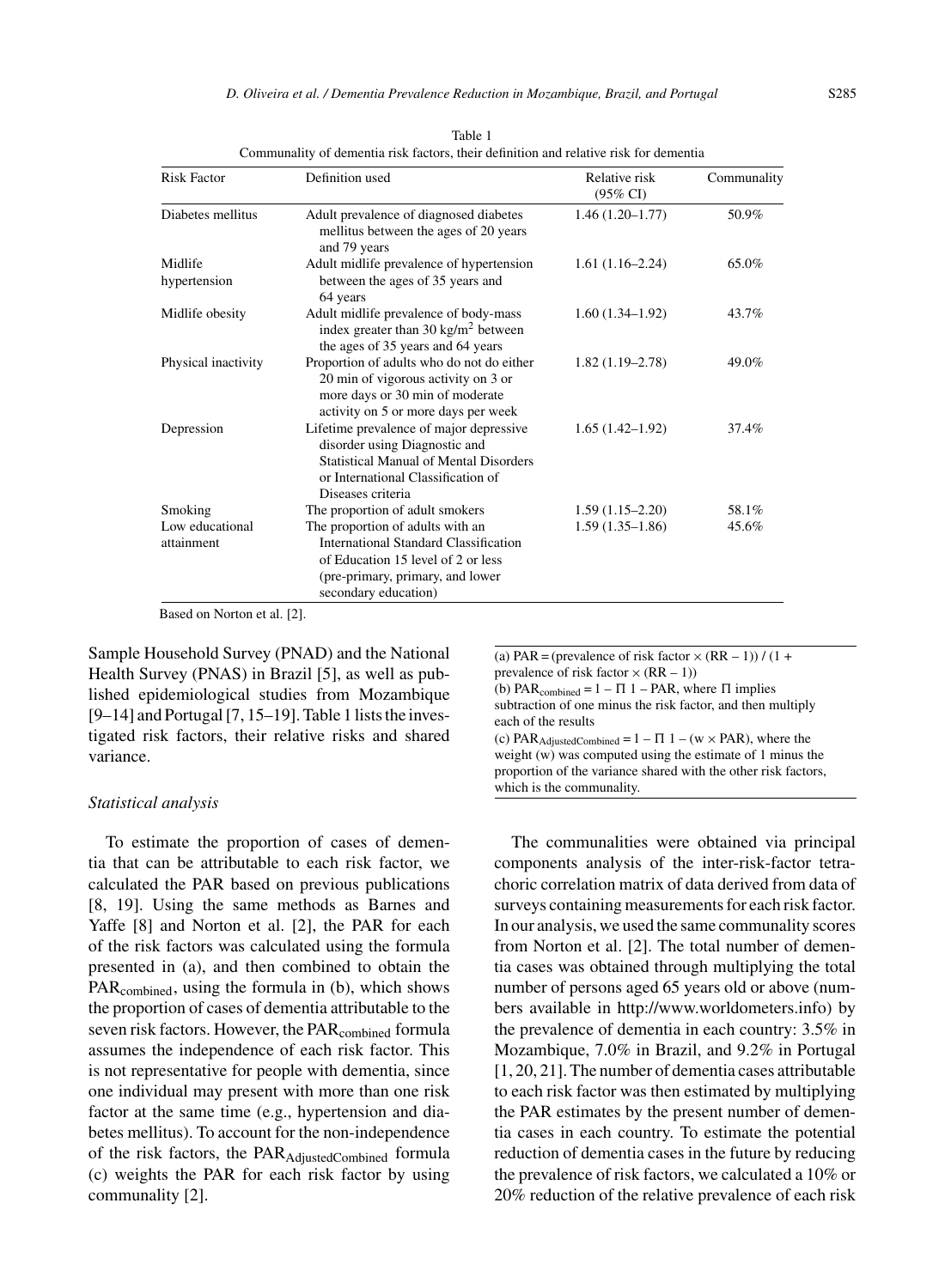| Country                    | Prevalence | PAR (95% CI)         | Number of attributable cases in<br>$2010(95\% \text{ CI})$ in thousands |
|----------------------------|------------|----------------------|-------------------------------------------------------------------------|
| Mozambique                 |            |                      |                                                                         |
| Diabetes mellitus          | 2.9%       | $1.3\%$ (0.6–2.2)    | $0.344(0.159 - 0.582)$                                                  |
| Midlife hypertension       | 10.6%      | $6.1\%$ (1.7–11.6)   | $1.614(0.450 - 3.070)$                                                  |
| Midlife obesity            | 1.5%       | $0.9\%$ $(0.5-1.4)$  | $0.238(0.132 - 0.371)$                                                  |
| Physical inactivity        | 9.3%       | $7.1\%$ $(1.7-14.2)$ | 1.879 (0.450-3.758)                                                     |
| Depression                 | 10.7%      | $6.5\%$ $(4.3-9.0)$  | 1.720 (1.138-2.382)                                                     |
| Smoking                    | 21.4%      | $11.2\%$ (3.1-20.4)  | 2.964 (0.820-5.399)                                                     |
| Low educational attainment | 44.9%      | 20.9% (13.6–27.9)    | 5.532 (3.600-7.384)                                                     |
| Combined                   |            | 44.0% (23.4–61.8)    | 11.645 (6.193-16.357)                                                   |
| Adjusted combined          |            | 24.4% (12.9–36.1)    | $6.458(3.414 - 9.555)$                                                  |
| <b>Brazil</b>              |            |                      |                                                                         |
| Diabetes mellitus          | $6.2\%$    | $2.8\%$ (1.2–4.6)    | 25.976 (11.133-42.675)                                                  |
| Midlife hypertension       | 7.4%       | $4.3\%$ (1.2-8.4)    | 39.892 (11.133-77.928)                                                  |
| Midlife obesity            | 7.5%       | $4.3\%$ $(2.5-6.4)$  | 39.892 (23.193-59.374)                                                  |
| Physical inactivity        | 46.0%      | 27.4% (8.0-45.0)     | 254.193 (74.217-417.470)                                                |
| Depression                 | 7.6%       | $4.7\%$ $(3.1-6.5)$  | 43.602 (28.759-60.301)                                                  |
| Smoking                    | 15.0%      | $8.1\%$ (2.2–15.3)   | 75.145 (20.410-141.940)                                                 |
| Low educational attainment | 45.1%      | $21\% (13.6 - 27.9)$ | 194.819 (126.169-258.831)                                               |
| Combined                   |            | 55.3% (28.3–74.3)    | 513.024 (262.542-689.289)                                               |
| Adjusted combined          |            | 32.3% (15.8-46.3)    | 299.651 (146.578-429.530)                                               |
| Portugal                   |            |                      |                                                                         |
| Diabetes mellitus          | 9.8%       | $4.3\%$ $(1.9-7.0)$  | 7.844 (3.466-12.770)                                                    |
| Midlife hypertension       | 19.8%      | $10.8\%$ (3.1–19.7)  | 19.702 (5.655-35.938)                                                   |
| Midlife obesity            | 15.7%      | $8.6\%$ (5.1–12.6)   | 15.689 (9.304-22.986)                                                   |
| Physical inactivity        | 53.9%      | 30.7% (9.3-49.0)     | 56.005 (16.966-89.390)                                                  |
| Depression                 | 16.7%      | $9.8\%$ (6.6–13.3)   | 17.878 (12.040-24.263)                                                  |
| Smoking                    | 20.0%      | $10.6\%$ (2.9-19.4)  | 19.337 (5.290-35.391)                                                   |
| Low educational attainment | 46.4%      | 21.5% (14.0-28.5)    | 39.222 (25.540-51.992)                                                  |
| Combined                   |            | $65.8\%$ (36.2–83.4) | 120.038 (66.039-152.145)                                                |
| Adjusted combined          |            | 40.1% (20.7–55.4)    | 73.154 (37.763-101.065)                                                 |

Table 2 Estimates for population-attributable risk and number of attributable cases

factor per decade and multiplied this by the number of dementia cases for that year. We used the same proportion of risk factor reduction and same timeline for projections as Norton et al., 2014 [2] to allow comparisons.

#### **RESULTS**

Figure 1 shows the prevalence of risk factors for dementia in each country and Table 2 the estimates of the PAR for dementia for each risk factor and the proportion of attributable cases in Portugal, Brazil, and Mozambique in 2010. As low educational attainment was similarly highly prevalent in the three countries, it was estimated that 2 in 10 cases of dementia were attributable to this risk factor. While physical inactivity was responsible for almost 3 in 10 cases of dementia in Portugal and Brazil, this was attributable to less than 1 in 10 cases in Mozambique. Midlife hypertension was more prevalent in Portugal (19.8%) than in Brazil (7.4%) and Mozambique (10.6%), contributing to about 1 in 10 cases of dementia in Portugal, but less than 1 in 10 in Brazil and Portugal.

Midlife obesity accounted for 8.6% and 4.3% of cases of dementia in Portugal and Brazil, respectively, while this estimate was as low as 0.9% in Mozambique due to a much lower prevalence of this risk factor in that country. Smoking accounted for around 10% of the cases of dementia in the three countries, while depression accounted for almost 10% of cases in Portugal, but for only 4.7% of cases in Brazil and 6.5% in Mozambique. Diabetes was among the least prevalent risk factor in all three countries, contributing to 1.3%, 2.8%, and 4.3% of cases of dementia in Mozambique, Brazil, and Portugal, respectively. If we consider that each risk factor contributes to dementia prevalence independently, the seven risk factors accounted for 44.0% of dementia cases in Mozambique, 55.3% in Brazil, and 65.8% in Portugal. The communality scores for risk factor attribution in the three countries were high (from 37.4% to 65.0%, Table 1) and so the non-independent attributable number of cases was much lower in all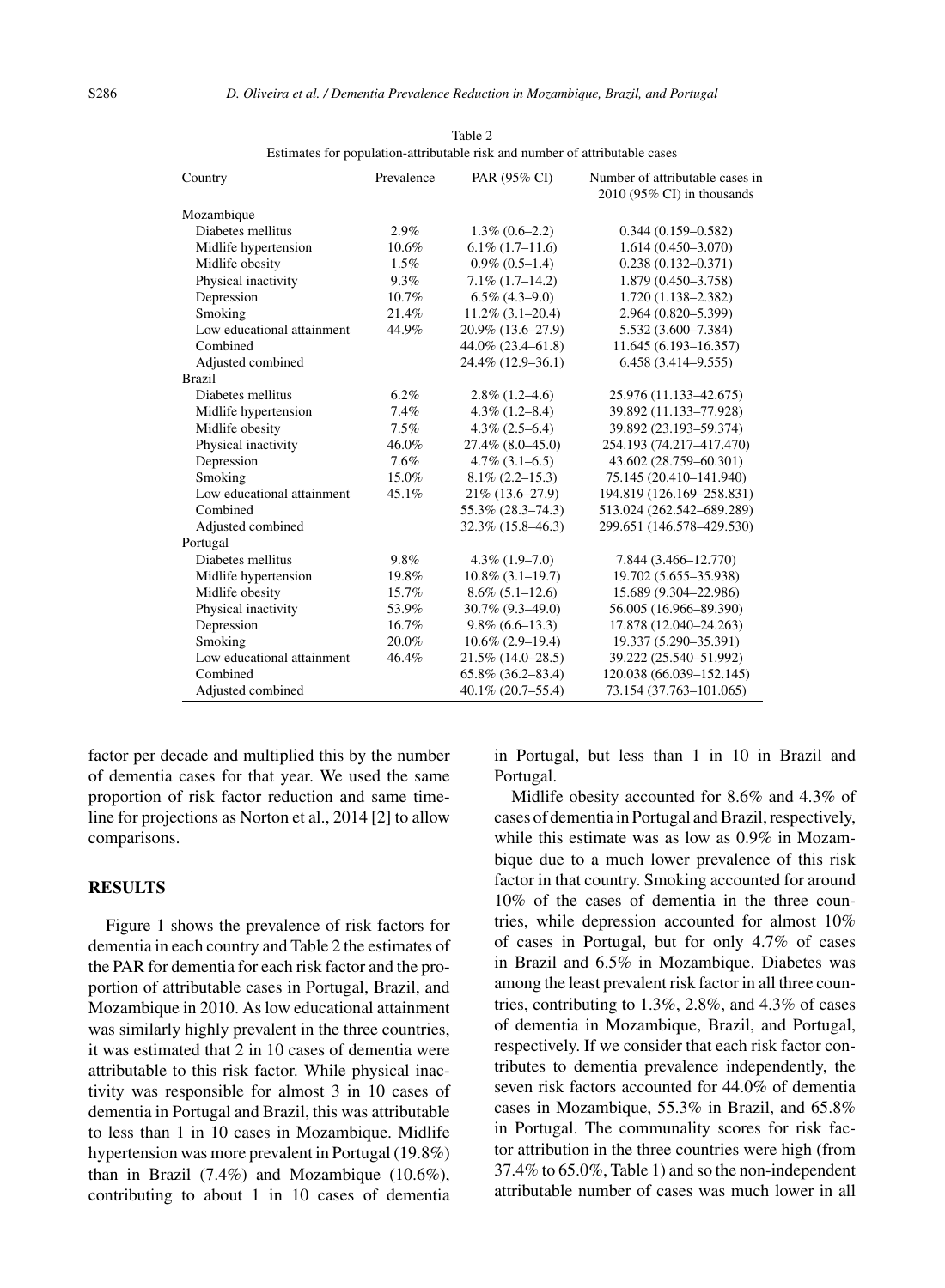

Fig. 1. Prevalence of risk factors for dementia in each country.

the three countries (24.4% in Mozambique, 32.3% in Brazil, and 40.1% in Portugal).

Considering a reduction of 10% in the prevalence of these seven risk factors by 2020, combined with the projections of population ageing in each country, there could be a reduction in the number of cases of dementia in Mozambique, Brazil, and Portugal of 1.9%, 2.3%, and 2.7%, respectively (Fig. 2 and Supplementary Table 1). By 2050, the prevalence of dementia could be reduced by 7.0%, 8.7%, and 10.2% in the three countries. If the reduction in the prevalence of these risk factors was as high as 20%, there would be a reduction of 12.9% of dementia in Mozambique, 18.1% in Brazil, and 20.9% in Portugal. Considering that the number of people with dementia is estimated to increase from 1.14 to 4.13 million by 2050 in these three countries combined, around 676 thousand cases could be prevented with a 20% reduction in the prevalence of these risk factors by 2050.

## **DISCUSSION**

This is the first study to investigate the potential for dementia incidence reduction in Mozambique, Brazil, and Portugal by estimating the populationattributable risk for seven potentially modifiable risk factors (low educational attainment, physical inactivity, midlife hypertension, midlife obesity, depression, smoking, and diabetes mellitus). After adjusting for the non-independence of risk factors, the findings suggest that 24.4%, 32.3%, and 40.1% of dementia cases can be explained by seven potentially modifiable risk factors in Mozambique, Brazil, and Portugal, respectively. Reducing the prevalence of each risk factor by 10% or 20% per decade could potentially reduce the prevalence of dementia in 2050 by 7.0 or 12.9% in Portugal, 8.7 or 16.2% in Brazil, and 10.2 or 19.5% in Portugal. This has important implications for public health preventive actions, which could use this information to focus resources on the clinical and life style risk factors most responsible for potential increased numbers of people with dementia locally.

Given the equally high prevalence of low education attainment in Mozambique, Brazil, and Portugal (about 45%), this risk factor accounted similarly for a large proportion of cases of dementia in all three countries (about 20%). There was, however, a clear difference between them regarding the other risk factors and after adjusting for non-independence of risk factors 24.4%, 32.3%, and 40.1% of dementia cases could be explained by seven potentially modifiable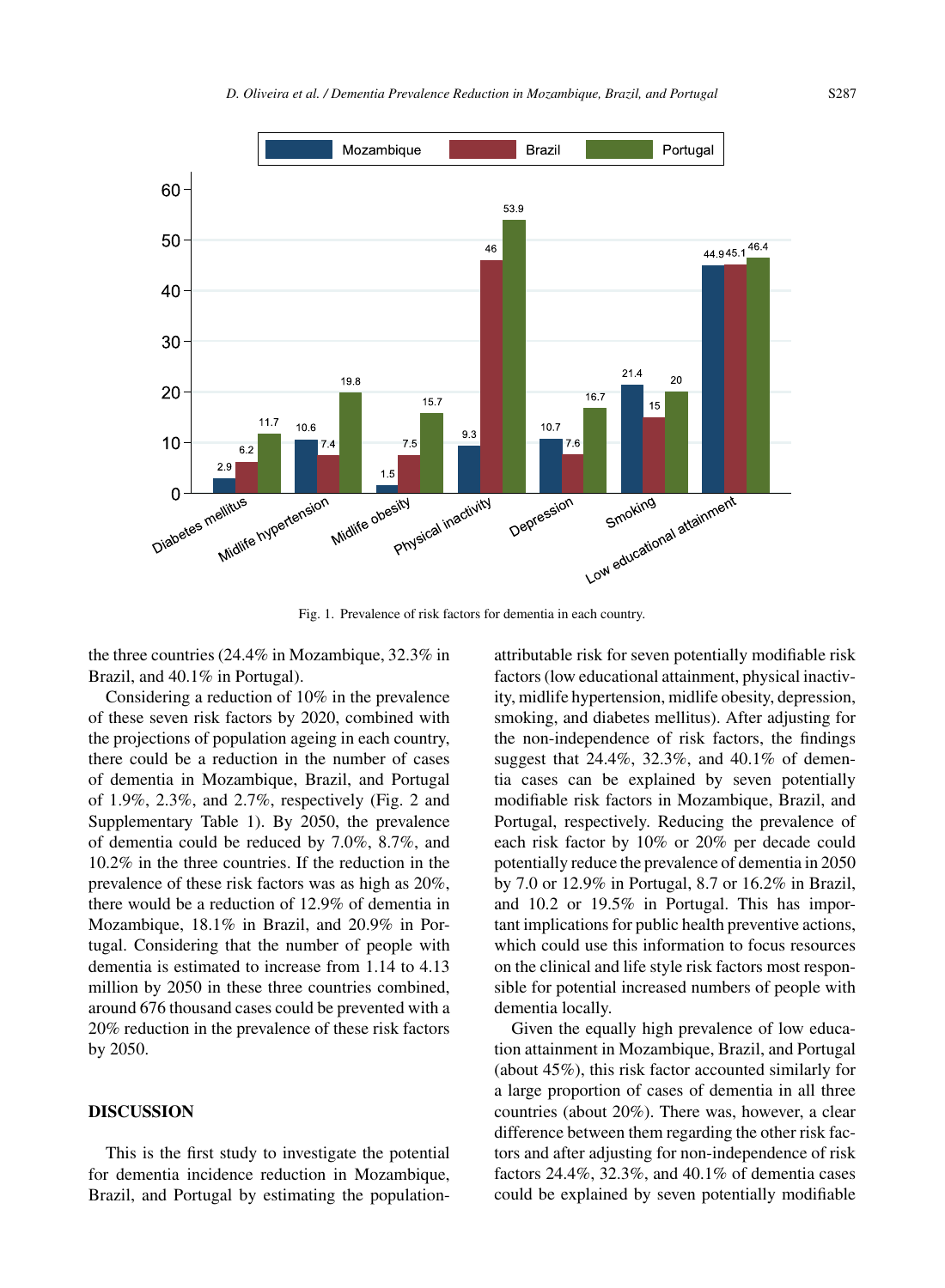

Fig. 2. Differences in estimated reduction of numbers of cases of dementia with 10% or 20% reduction per decade in the relative prevalence of the seven risk factors.

risk factors in Mozambique, Brazil, and Portugal respectively. The adjusted PAR we found for Portugal (40.1%) appears to be overall higher when compared to two other high-income countries, using similar risk factors (UK: 30% and USA: 30.6%) [2], but closer to what was found for Australia (48.4%) [22] with a similar profile of risk factors contributing the most to current cases (physical inactivity and midlife hypertension). Low educational attainment was the only risk factor with similar prevalence and dementia population-attributable risk in the three countries, and it is a social determinant of many health-related behaviors and outcomes, including physical inactivity. Comparing previous studies using a similar methodology [2, 22], with the same seven risk factors considered, physical inactivity had the highest PAR in the USA (21%), followed by the UK (20%), and Australia (17.9%). This was also the case in this study for Portugal (PAR =  $30.7\%$ ) and Brazil (PAR =  $27.4\%$ ) but not for Mozambique ( $PAR = 7.1$ ). Considering the gradual increases in income levels in Mozambique (low-income), Brazil (middle-income), and Portugal (high- income), it is interesting to note a parallel shift in the respective epidemiological profiles towards an increase in the prevalence of chronic conditions

and physical inactivity. Overall, countries with lower incomes have less access to transport and technological resources, as well as industrialized food; these countries' populations may also have more agricultural activities or other jobs relying on physical effort; which might explain their lower prevalences of chronic diseases and higher levels of physical activity. On the other hand, such countries also have lower life expectancy and so we do not know for certain whether individuals would develop or would be exposed to some of the risk factors considered in this study and whether these would lead to dementia were their populations to live longer. Nonetheless, there is a 'window of opportunity' for lower-income countries to plan and implement actions that might interrupt this pattern by preventing people becoming less physically active, more obese, and of having hypertension and diabetes in the future. Increasing physical inactivity is likely to reduce obesity, hypertension, depression, and diabetes [23], contributing to large scale dementia risk reduction.

The strengths and limitations of the methods used to estimate the number of cases of dementia attributable to potentially modifiable risk factors in this study have been pointed out previously [2]. For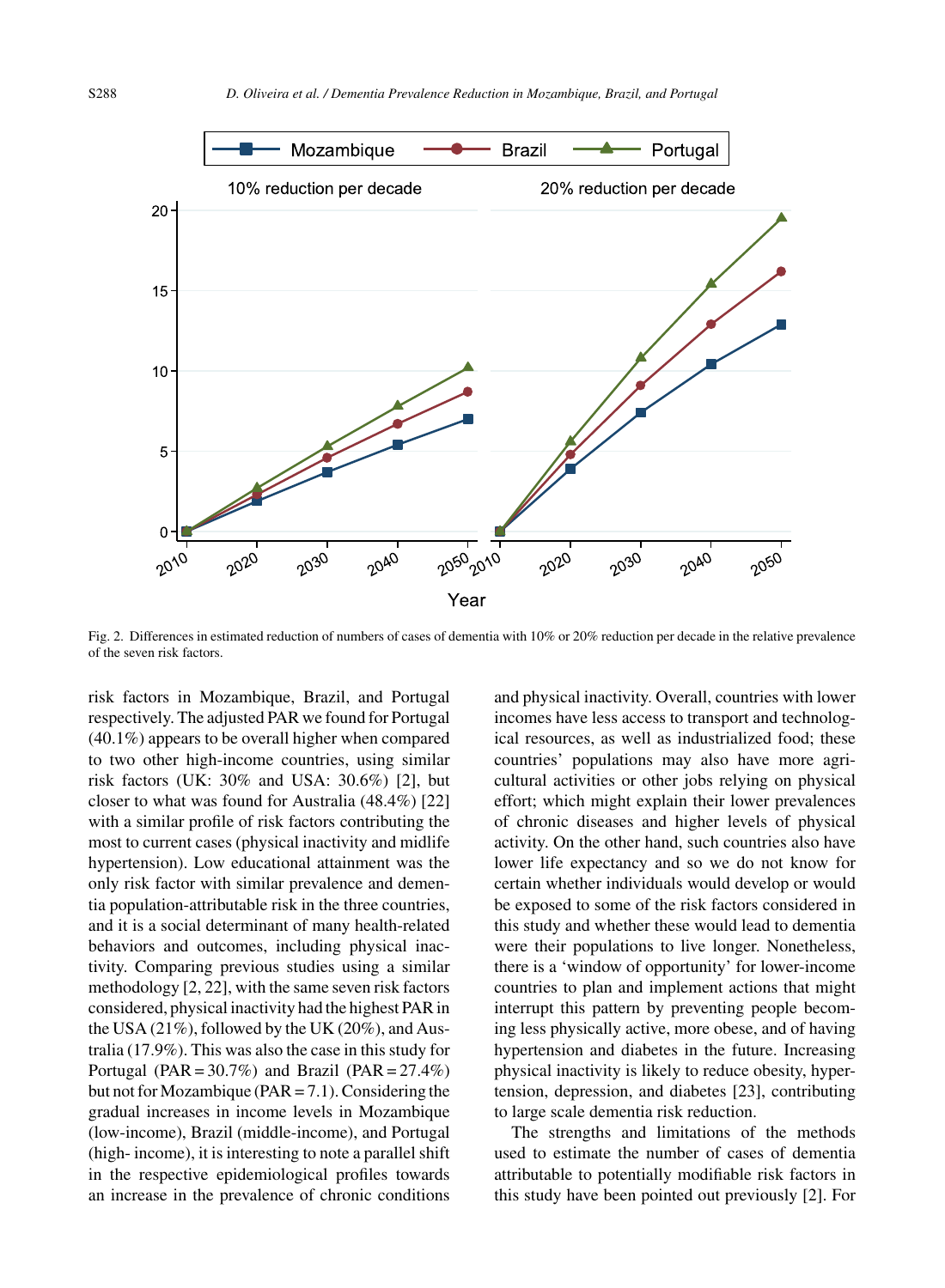example, the relative risk estimates are based on secondary data and the causes for several of the risk factors analyzed are unclear. There is also the fact that the prevalence of many of the dementia risk factors results from life-long experiences and the exact impact of improving each of these risk factors in different age groups is unclear. A longitudinal approach to these estimates accounting for several other interacting variables is needed. The prevalence estimates of the seven risk factors was taken from published studies, which have some limitations, including country representativeness. Dementia in LMICs is still under researched and underdiagnosed [24] so the prevalences used in the calculations might not represent the true number of people living with the condition in these areas, which might have affected the estimates provided. Although the adjusted combined estimates are robust, further research is needed to confirm these findings and the low-, middle-, and high –income countries comparisons could be expanded by gathering data from more countries. This study used the number of people living with all types of dementia in Portugal, Brazil, and Mozambique, so conclusions cannot be drawn about the impact of the seven investigated risk factors on each cause of dementia (e.g., vascular versus Alzheimer's disease). However, it has been argued that such risk factors are likely to contribute to more than one type of dementia and previous studies have shown that multi-domain approaches to dementia prevention are more likely to reduce the prevalence of the condition [25]. Such interventions may benefit cognition regardless of individual sociodemographic characteristics and vascular risk and can be implemented in large populations. This suggests that estimating the impact of risk factors on the prevalence of all types of dementia together might provide valuable predictions to inform public health actions aimed at reducing the number of people living with any type of dementia. This study did not consider other potential modifiable risk factors which may also contribute to dementia risk, such as diet, social isolation, sensory loss, air pollution, and sleep quality.

Our findings highlight the need for policy makers and public health services to understand and consider windows of opportunity to reduce different risk factors throughout lifespan globally and within diverse cultural and economic contexts. Most of the modifiable risk factors contributing to the highest rates of dementia in low-, middle-, and high-income countries are partly dependent on behavior change and policies are needed to strengthen public health actions. Global

actions are needed to tackle the increasing prevalence of dementia worldwide and there is currently little research on the potentially modifiable risk factors for dementia in low- middle-income countries, where the number of people living with dementia are the highest.

The biological, environmental, social, and psychological interplay between the numerous risk factors and dementia onset is complex. The socioeconomic situation of many LMICs can be a limiting factor for dementia prevention as education and lifestyle are ultimately linked. Working towards dementia risk reduction is likely to help prevent several other chronic diseases and so there is a large potential for collaboration across and within health and social sectors which may optimize resources and effectiveness. Future research should focus on exploring the effects of such risk factors on dementia across lifespan and on the relationships among these different factors in respect of dementia onset in LMICs. Economic evaluations of dementia risk reduction in such countries are also likely to contribute to the development of affordable preventive practices for dementia [26].

## *Conclusions*

The proportion of cases potentially preventable by acting upon the seven risk factors studied was greater in Portugal than in Brazil, and in Brazil was greater than in Mozambique. This finding might have been a reflection of the gradient found in the proportion of current cases attributable to the seven risk factors studied and of the substantial differences found in the prevalence of each risk factor in each country. Our findings partially reflect the demographic and epidemiological transition stage of the countries studied, with a gradual parallel increase in the prevalence of the chronic conditions and unhealthy behaviors associated with dementia. All three countries need to improve the education levels of their populations, and higher-income countries need an urgent approach to improving physical activity. Different countries and regions may need to pursue different strategies for dementia risk reduction based on their unique demographic and risk factor profiles.

Future research should focus on exploring the effects and impact of such risk factors on dementia across lifespan and on the relationships among these several factors in respect of dementia onset in LMICs. Also, larger study of groups from low-, middle-, and high-income countries, using good quality data from local well conducted studies on the national preva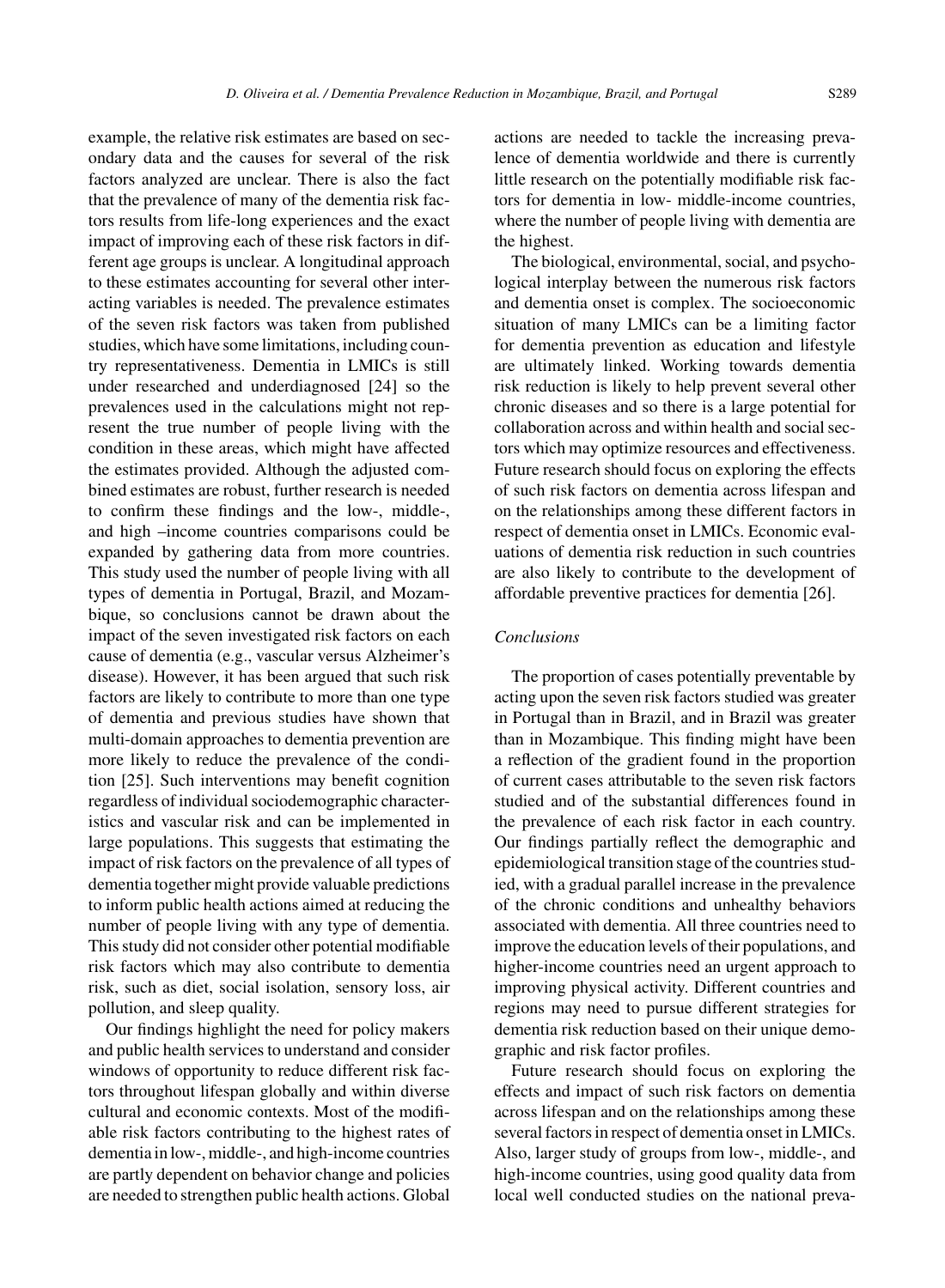lence of each risk factor are required to explore these relationships in more detail.

## **ACKNOWLEDGMENTS**

JL is supported by the Fundação de Amparo à Pesquisa do Estado do Rio de Janeiro (FAPERJ) and by Conselho Nacional de Pesquisa (CNPq) and CF by the Conselho Nacional de Pesquisa (CNPq) and Associação Fundo de Incentivo a Pesquisa (AFIP).

Authors' disclosures available online ([https://](https://www.j-alz.com/manuscript-disclosures/18-0636r1) [www.j-alz.com/manuscript-disclosures/18-0636r1\)](https://www.j-alz.com/manuscript-disclosures/18-0636r1).

#### **SUPPLEMENTARY MATERIAL**

The supplementary material is available in the electronic version of this article: [http://dx.doi.org/](http://dx.doi.org/10.3233/JAD-180636) [10.3233/JAD-180636.](http://dx.doi.org/10.3233/JAD-180636)

#### **REFERENCES**

- [1] Prince M, Wimo A, Guerchet M, Ali G-C, Wu Y-T, Prina M (2015) World Alzheimer Report 2015: The Global Impact of Dementia, [https://www.alz.co.uk/research/world-report-](https://www.alz.co.uk/research/world-report-2015)2015. Accessed on November 28, 2018.
- [2] Norton S, Matthews FE, Barnes DE, Yaffe K, Brayne C (2014) Potential for primary prevention of Alzheimer's disease: An analysis of population-based data. *Lancet Neurol* **13**, 788-794.
- [3] Livingston G, Sommerlad A, Orgeta V, Costafreda SG, Huntley J, Ames D, Ballard C, Banerjee S, Burns A, Cohen-Mansfield J, Cooper C, Fox N, Gitlin LN, Howard R, Kales HC, Larson EB, Ritchie K, Rockwood K, Sampson EL, Samus Q, Schneider LS, Selbæk G, Teri L, Mukadam N (2017) Dementia prevention, intervention, and care. *Lancet* **390**, 2673-2734.
- [4] Frankish H, Horton R (2017) Prevention and management of dementia: A priority for public health. *Lancet* **390**, 2614- 2615.
- [5] Brasil (2018) Instituto Brasileiro de Geografia e Estatística IBGE, [https://ww2.ibge.gov.br/english/,](https://ww2.ibge.gov.br/english/) Accessed on May 1, 2018.
- [6] Silva-Matos C, Gomes A, Azevedo A, Damasceno A, Prista A, Lunet N (2011) Diabetes in Mozambique: Prevalence, management and healthcare challenges. *Diabetes Metab* **37**, 237-244.
- [7] Barreto M, Gaio V, Kislaya I, Antunes L, Rodrigues AP, Silva AC, Vargas P, Prokopenko T, Santos AJ, Namorado S, Gil AP, Alves Alves C, Castilho E, Cordeiro E, Dinis A, Nunes B, Matias Dias C (2015) 1° Inquérito Nacional de Saúde com Exame Físico (INSEF 2015): Estado de Saúde, [http://www2.insa.pt/sites/INSA/Portugues/ComInf/](http://www2.insa.pt/sites/INSA/Portugues/ComInf/Noticias/Paginas/1INSEFrelat%C3%B3rio.aspx) [Noticias/Paginas/1INSEFrelat%C3%B3rio.aspx](http://www2.insa.pt/sites/INSA/Portugues/ComInf/Noticias/Paginas/1INSEFrelat%C3%B3rio.aspx). Accessed on November 28, 2018.
- [8] Barnes DE, Yaffe K (2011) The projected effect of risk factor reduction on Alzheimer's disease prevalence. *Lancet Neurol* **10**, 819-828.
- [9] Damasceno A, Azevedo A, Silva-Matos C, Prista A, Diogo D, Lunet N (2009) Hypertension prevalence, aware-

ness, treatment, and control in Mozambique: Urban/rural gap during epidemiological transition. *Hypertension* **54**, 77-83.

- [10] Gomes A, Damasceno A, Azevedo A, Prista A, Silva-Matos C, Saranga S, Lunet N (2010) Body mass index and waist circumference in Mozambique: Urban/rural gap during epidemiological transition. *Obes Rev* **11**, 627-634.
- [11] Padrão P, Damasceno A, Silva-Matos C, Prista A, Lunet N (2012) Physical activity patterns in Mozambique: Urban/rural differences during epidemiological transition. *Prev Med* **55**, 444-449.
- [12] Audet CM, Wainberg ML, Oquendo MA, Yu Q, Blevins Peratikos M, Duarte CS, Martinho S, Green AF, González-Calvo L, Moon TD (2018) Depression among female heads-of-household in rural Mozambique: A crosssectional population-based survey. *J Affect Disord* **227**, 48-55.
- [13] Padrão P, Damasceno A, Silva-Matos C, Carreira H, Lunet N (2013) Tobacco consumption in Mozambique: Use of distinct types of tobacco across urban and rural settings. *Nicotine Tob Res* **15**, 199-205.
- [14] Chipembe CS, Guiliche F, Zacarias F, Maunze X, Cubula B, Zunguze C, Samo E, Mangue J, Alfeu M, Come R (2015)  $Relatório final do inquérito ao orçamento familiar – IOF-$ *2014/15*, Instituto Nacional de Estatistica, Mozambique, [http://www.ine.gov.mz/operacoes-estatisticas/inqueritos/in](http://www.ine.gov.mz/operacoes-estatisticas/inqueritos/inquerito-sobre-orcamento-familiar/relatorio-final-do-inquerito-ao-orcamento-familiar-iof-2014-15/view) [querito-sobre-orcamento-familiar/relatorio-final-do-inquer](http://www.ine.gov.mz/operacoes-estatisticas/inqueritos/inquerito-sobre-orcamento-familiar/relatorio-final-do-inquerito-ao-orcamento-familiar-iof-2014-15/view) [ito-ao-orcamento-familiar-iof-2014-15/view.](http://www.ine.gov.mz/operacoes-estatisticas/inqueritos/inquerito-sobre-orcamento-familiar/relatorio-final-do-inquerito-ao-orcamento-familiar-iof-2014-15/view) Accessed on November 28, 2018.
- [15] World Health Organization (2013) Portugal WHO Country Profile. Nutrition, Physical Activity and Obesity, [http://](http://www.euro.who.int/en/countries/portugal/publications/country-profiles-on-nutrition,-physical-activity-and-obesity-in-the-53-who-european-region-member-states.-methodology-and-summary-2013) [www.euro.who.int/en/countries/portugal/publications/coun](http://www.euro.who.int/en/countries/portugal/publications/country-profiles-on-nutrition,-physical-activity-and-obesity-in-the-53-who-european-region-member-states.-methodology-and-summary-2013) [try-profiles-on-nutrition,-physical-activity-and-obesity-in](http://www.euro.who.int/en/countries/portugal/publications/country-profiles-on-nutrition,-physical-activity-and-obesity-in-the-53-who-european-region-member-states.-methodology-and-summary-2013)the-53-who-european-region-member-states.-methodology -and-summary-2013 Accessed on November 28, 2018.
- [16] Carreira H, Pereira M, Azevedo A, Lunet N (2012) Trends in the prevalence of smoking in Portugal: A systematic review. *BMC Public Health* **12**, 958.
- [17] European Commission. Educational attainment statistics – Statistics Explained, [https://ec.europa.eu/eurostat/](https://ec.europa.eu/eurostat/statistics-explained/index.php/Educational_attainment_statistics) [statistics-explained/index.php/Educational](https://ec.europa.eu/eurostat/statistics-explained/index.php/Educational_attainment_statistics) attainment [statistics](https://ec.europa.eu/eurostat/statistics-explained/index.php/Educational_attainment_statistics). Accessed on November 28, 2018.
- [18] OECD (2014), Education at a Glance 2014: OECD Indicators, OECD publishing. Portugal – Country Note. <http://dx.doi.org/10.1787/eag-2014-en>
- [19] Levin ML (1953) The occurrence of lung cancer in man. *Acta Unio Int Contra Cancrum* **9**, 531-541.
- [20] Fagundes SD, Silva MT, Thees MFRS, Pereira MG (2011) Prevalence of dementia among elderly Brazilians: A systematic review. *Sao Paulo Med J* **129**, 46-50.
- [21] Gonçalves-Pereira M, Cardoso A, Verdelho A, Alves da Silva J, Caldas de Almeida M, Fernandes A, Raminhos C, Ferri CP, Prina AM, Prince M, Xavier M (2017) The prevalence of dementia in a Portuguese community sample: A 10/66 Dementia Research Group study. *BMC Geriatr* **17**, 261.
- [22] Ashby-Mitchell K, Burns R, Shaw J, Anstey KJ (2017) Proportion of dementia in Australia explained by common modifiable risk factors. *Alzheimers Res Ther* **9**, 11.
- [23] World Health Organization (2009) *Global health risks: Mortality and burden of disease attributable to selected major risks*, Geneva, Switzerland, [https://www.who.int/](https://www.who.int/healthinfo/global_burden_disease/GlobalHealthRisks_report_full.pdf) healthinfo/global burden [disease/GlobalHealthRisks](https://www.who.int/healthinfo/global_burden_disease/GlobalHealthRisks_report_full.pdf) repo rt [full.pdf](https://www.who.int/healthinfo/global_burden_disease/GlobalHealthRisks_report_full.pdf). Accessed on November 28, 2018.